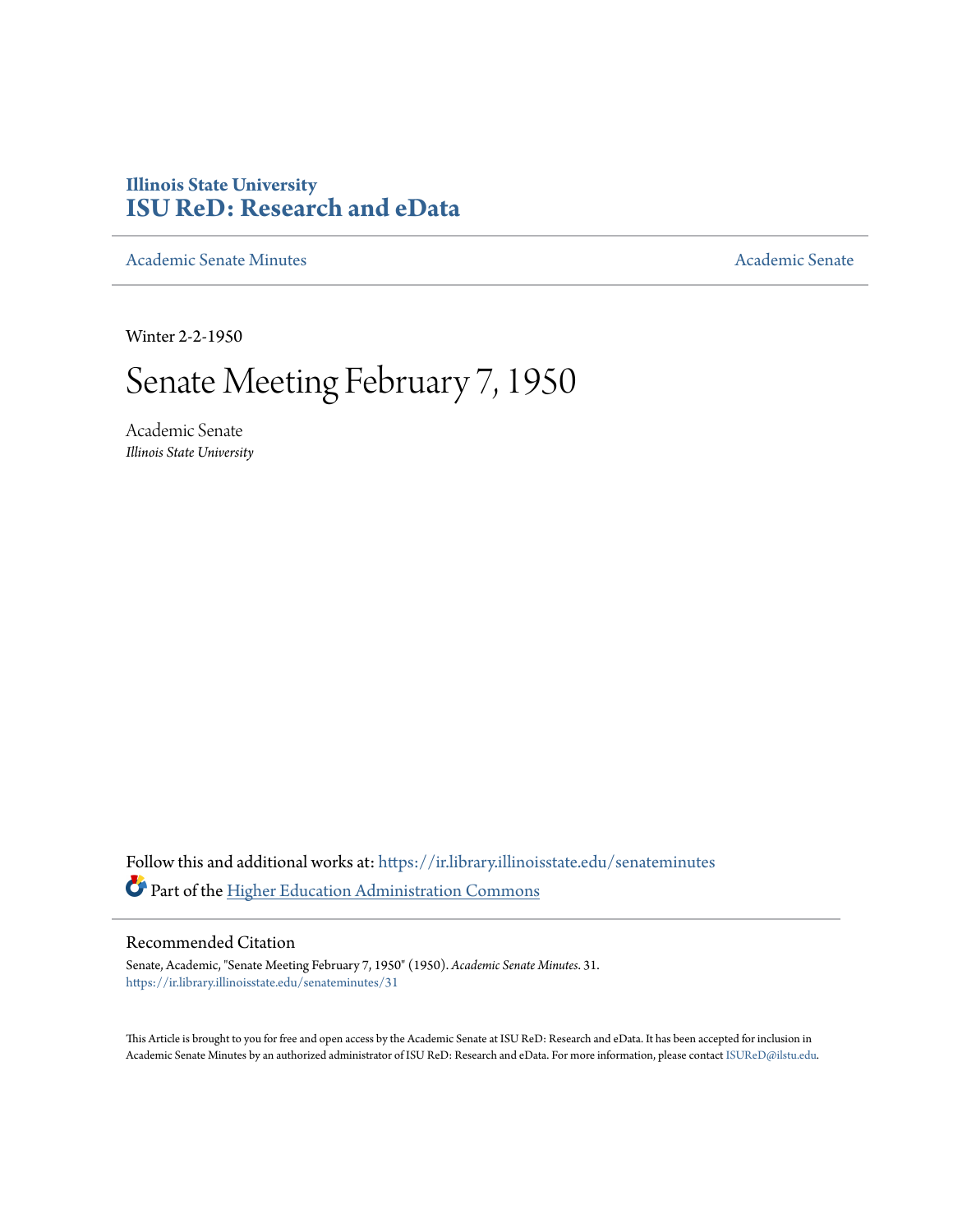## SENATE MEETIHG February 7, 1950

The meeting was called to order by President Fairchild with all members present.

The President reported that Mrs. Hall announces that a thirty-minute sound color film, which has been obtained from the University of Mississippi, will be shown at 3:00 p. m. on Wednesday in the microphotography room in Milner Library.

Dean Larsen announced that in his opinion we had a very good registration for the second semester, which was made possible by all those concerned. He indicated that registration will continue through Saturday or even until Monday, February 13, provided it is early enough so that students can enter their Monday classes. The Dean urged heads of departments to be sure that students in their classes have class cards and to turn in any class cards to Miss Boundy in his office if students have not reported to the classes. He also asked that any shortage of chairs in class rooms be reported to his office so that they may be provided promptly. They should not be taken from other class rooms. The Dean indicated that it is hoped that plans for the summer session can be completed not later than next week, and that plans for the fall program should reach his office not later than March 3. The Dean's Office is providing department heads with the names of students who have been on probation and who have been reinstated. Such lists are also being provided to the Dean of Men and the Dean of Women. Names of additional students who went on probation at the beginning of this semester will be provided in a similar manner at a later date, but before the semester is over. The Dean asked that "D" and "F" reports for this senester be turned in to his office not later than the Friday before spring vacation so that lists can be made available to heads of departments on the first day of classes after vacation. (See last paragraph.) He also suggested that some consideration be given to a device to make possible getting the right people into certain classes in which the enrollment is limited. This item will probably be given further thought at a later time. (Lnter: Hegistration will close on the Monday that school reconvenes after the "coal!' vacation or the day school reconvenes)

Mr. Goodier reported for the committee which had been appointed to study the question of off-campus workshops as follows:

)

"Your committee appointed to study the question of off-campus Workshops met with Mr. Orr Friday afternoon, January 6. After considerable discussion of the various phases of the question, we submit the following report:

1. 'is recommend that definite steps be taken to convince the members of our faculty of the importance of extension classes and the necessity for wide faculty participation in the extension program. This might include reference to extension work in the preliminaries leading to employment and in the contract given faculty members,

2. We recommend that for the Summer of 1950, the extension work include:

- $(a)$  One or two workshops in a center or centers which seem most desirable to Hr. Orr.
- (b) Extension courses, not workshops, to be offered as far as the demand and the staff make possible.

3. We heartily recommend that the University adopt the policy of accepting every opportunity to work with the teachers of any city upon invitation with